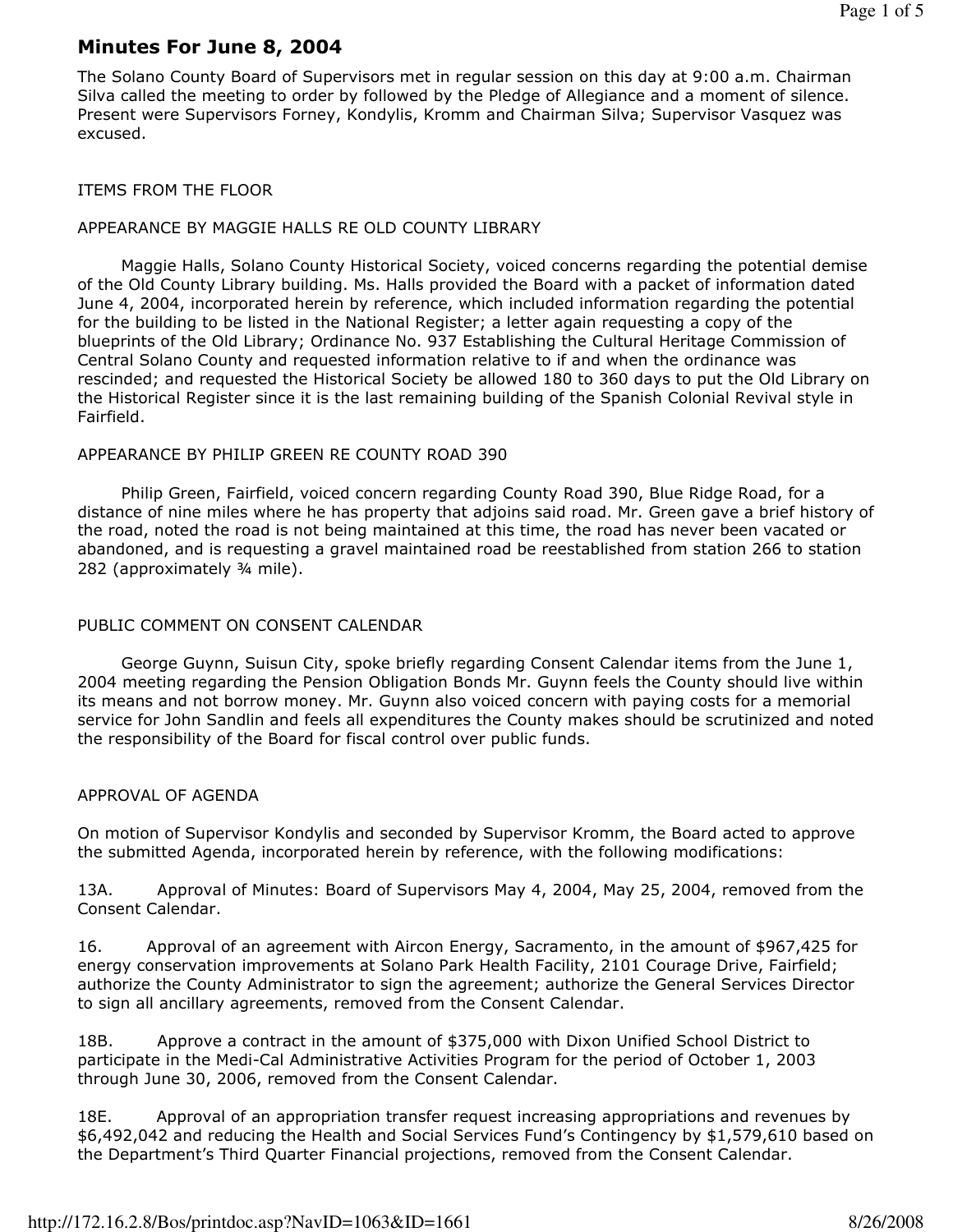So ordered by a vote of 4-0; Supervisor Vasquez excused.

## CONSENT CALENDAR

On motion of Supervisor Kondylis and seconded by Supervisor Forney, the Board acted to approve the following Consent Calendar items by a vote of 4-0; Supervisor Vasquez excused.

13B. RESOLUTION NO. 2004-111 APPROVING THE RECORDS RETENTION SCHEDULE FOR THE CLERK OF THE BOARD, adopted. (see Resolution Book)

14A. LETTER ENDORSING SUBMISSION OF ENTRIES FOR THE CALIFORNIA STATE ASSOCIATION OF COUNTIES (CSAC) 2004 CHALLENGE AWARDS PROGRAM, as outlined in the Agenda Submittal from County Administrator's Office dated June 8, 2004, incorporated herein by reference, approved and Chairman authorized to sign said letter on behalf of Solano County.

14B. CONTRACT EXTENSIONS (2) BETWEEN FIRST 5 SOLANO CHILDREN AND FAMILIES COMMISSION AND YOUTH AND FAMILY SERVICES AND WITH CHILD START, as outlined in the Agenda Submittal from First 5 Solano Children & Families Commission dated June 8, 2004, incorporated herein by reference, approved and Chairman authorized to sign said letter on behalf of Solano County.

15. ORDINANCE NO. 1646 REPEALING CHAPTER 14 OF THE SOLANO COUNTY CODE ENTITLED LICENSES, ADDING A NEW CHAPTER 14 TO THE SOLANO COUNTY CODE ENTITLED BUSINESS LICENSES, REPEALING CHAPTER 14.3 OF THE SOLANO COUTY CODE ENTITLED MASSAGE ESTABLISHMENT, ADDING A NEW CHAPTER 14.3 TO THE SOLANO COUNTY CODE ENTITLED MASSAGE PERMITS, AND ADDING SECTION 24 TO CHAPTER 18 OF THE SOLANO COUNTY CODE REGULATING THE OPERATION OF BUSINESSES ON SOLANO COUNTY PROPERTY, adopted. (see Ordinance Book)

17. RESOLUTION NO. 2004-112 APPROVING A RECORDS RETENTION SCHEDULES FOR THE TREASURER--TAX COLLECTOR--COUNTY CLERK, adopted. (see Resolution Book)

18A. AMENDMENT TO AGREEMENT WITH THE CITY OF VALLEJO, RE FIGHTING BACK PARTNERSHIP, as outlined in the Agenda Submittal from Health and Social Services dated June 8, 2004, incorporated herein by reference, approved and Chairman authorized to sign said contract on behalf of Solano County.

18C. AMENDMENT TO THE NAPA/SOLANO JOINT POWERS AGREEMENT RE LABORATORY SERVICES, as outlined in the Agenda Submittal from Health and Social Services dated June 8, 2004, incorporated herein by reference, approved and Chairman authorized to sign said contract on behalf of Solano County.

APPROPRIATION TRANSFER IN THE AMOUNT OF \$362,014 FROM UNANTICIPATED REVENUE, as outlined in the Agenda Submittal from Health and Social Services dated June 8, 2004, incorporated herein by reference, approved.

18D. RESOLUTION NO. 2004-113 AUTHORIZING THE SUBMISSION OF APPLICATION TO THE CALIFORNIA DEPARTMENT OF HEALTH SERVICES FOR THE CHILDREN'S DENTAL DISEASE PREVENTION PROGRAM (SMILE IN STYLE) AND AUTHORIZING EXECUTION OF THE RESULTANT CONTRACT AND AMENDMENTS THERETO, IF THE AWARD IS GRANTED, adopted. (see Resolution Book)

19. RESOLUTION NO. 2004-114 AUTHORIZING THE SUBMITTAL OF A SUB-GRANT APPLICATION AND THE EXECUTION OF THE SUB-GRANT AGREEMENT RELATED TO THE JUVENILE ACCOUNTABILITY INCENTIVE BLOCK GRANTS PROGRAM, adopted. (see Resolution Book)

20. ONE YEAR EXTENSION TO CONTRACT WITH LONG BEACH GENETICS, as outlined in the Agenda Submittal from Department of Child Support Services dated June 8, 2004, incorporated herein by reference, approved and Chairman authorized to sign said contract on behalf of Solano County.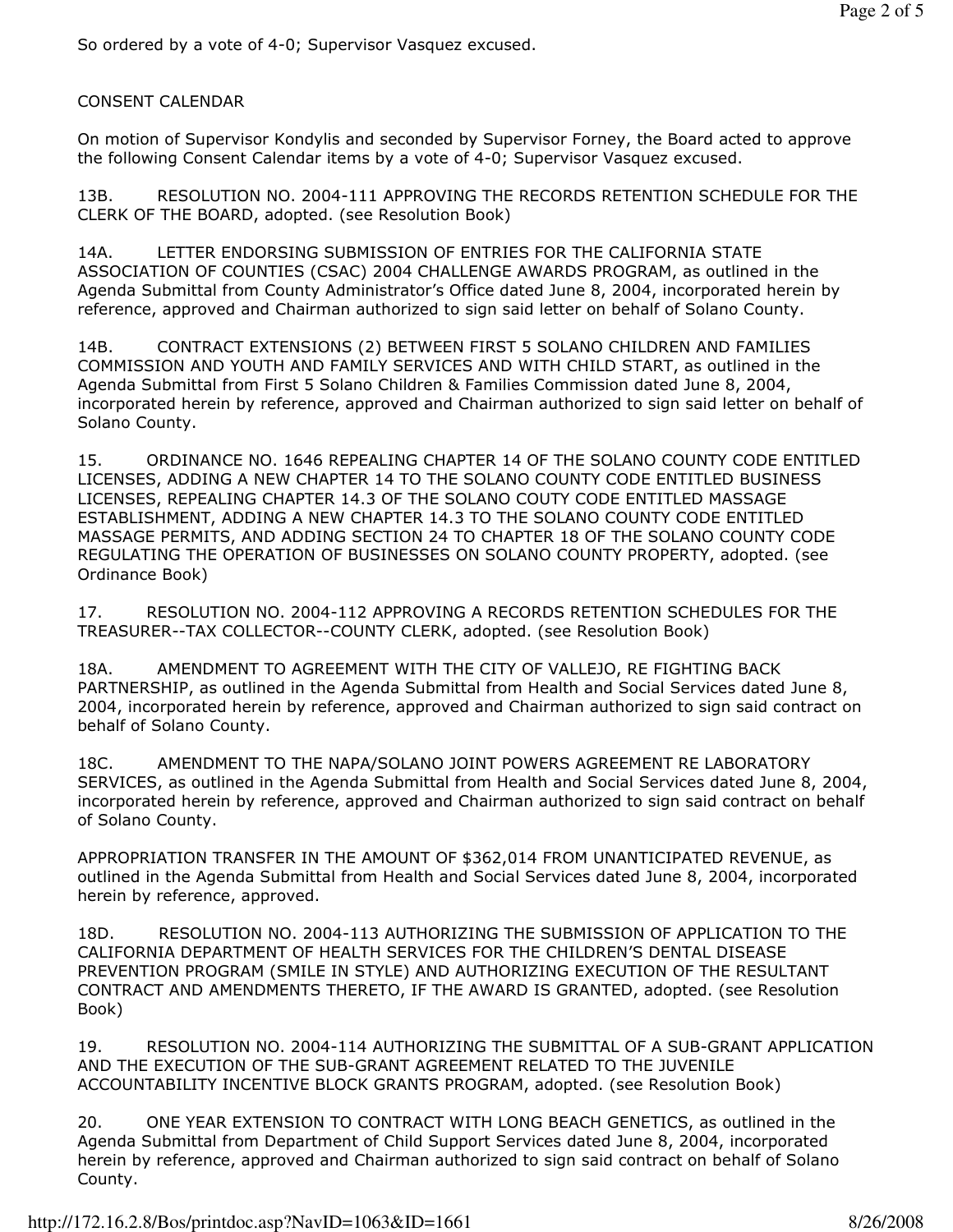21. ROAD IMPROVEMENTS ON CRAVEA LANE FOR MINOR SUBDIVISION MS-02-10, as outlined in the Agenda Submittal from Department of Resources Management dated May 25, 2004, incorporated herein by reference, approved.

## **ORDERS**

16. AGREEMENT WITH AIRCON ENERGY, SACRAMENTO, RE ENERGY CONSERVATION IMPROVEMENTS AT SOLANO PARK HEALTH FACILITY, APPROVED

The Board was provided with an Agenda Submittal from General Services dated May 25, 2004, incorporated herein by reference, regarding energy conservation improvements at Solano Park Health Facility.

Supervisor Kondylis suggested General Services look into the use of tank less hot water systems that provide instant hot water, and discussed the economies of that type of system.

On motion of supervisor Kondylis and seconded by Supervisor Forney, the Board acted to approve the agreement with Aircon Energy for energy conservation improvements at the Solano Park Health Facility, and to authorize the County Administrator to sign the agreement and to authorize the General Services Director to sign all ancillary agreements on behalf of Solano County.

18E. APPROPRIATION TRANSFER REQUEST INCREASING APPROPRIATIONS AND REVENUES BY \$6,492,042 AND REDUCING THE HEALTH AND SOCIAL SERVICES FUND'S CONTINGENCY BY \$1,579,610, APPROVED

The Board was provided with an Agenda Submittal from Health and Social Services dated June 8, 2004, incorporated herein by reference, regarding increasing appropriations and reducing the Health and Social Services Contingency fund.

Supervisor Kondylis requested an explanation of the action being requested, responding Britt Ferguson, County Administrator's Office, noted this action does reflect actions taken during the 3rd Quarter Budget Review, discussed revenue expenditure shortfalls, actual expenditures of about \$6.5 million above the budgeted amount, and the offset with additional revenues for most of the overage. There are still questions if additional General Revenue funds will be needed, Mr. Ferguson further discussed moving funds around within the departmental budget, and noted the biggest area of overspending is in the Cash Assistance area.

Responding to questions posed by Supervisor Kondylis regarding the appropriation from the General Fund and Net County Cost for Health and Social Services, and about Contingency Fund monies, Stephan Betz, Health and Social Services, noted the departmental appropriation is about \$22 million, and the department is requesting that \$1.6 million from the Health and Social Services Contingency Fund be used to increase appropriations.

There was a brief discussion regarding the Savings Incentive Program that rolls over a portion of departmental savings into the next budget cycle, the varying use of that program depending on the financial outlook of the County, and the unusual situation creating a contingency fund in Health and Social Services.

 On motion of Supervisor Kondylis and seconded by Supervisor Forney, the Board acted to approve an appropriation transfer to increase appropriations by \$6,492,042 and reflect the receipt of \$6,492,042 in unanticipated revenue, and to reduce the Health and Social Services Fund contingency by \$1,579,610 and increase other expenditure appropriations by that amount. So ordered by a vote of 4-0; Supervisor Vasquez excused.

13A. MINUTES OF THE BOARD OF SUPERVISORS MEETING OF MAY 4, 2004, MAY 25, 2004, APPROVED

 The Board was provided with an Agenda Submittal from Clerk of the Board dated June 8, 2004, incorporated herein by reference, for approval of Board of Supervisors' Meeting minutes.

 Responding to questions posed by Supervisor Kromm regarding page 7 of the May 4, 2004 minutes the mention of AB 3632 entitlement program and the discussion of the County advancing money and hoping to be paid back by the State and setting up a policy or procedure to capture the data to track the money owed to the County, and identifying those dollars and having a written policy about how those dollars will be used when they are received. Responding to these comments Quang Ho, Assistant County Administrator – Budget Officer noted a formal policy could be done and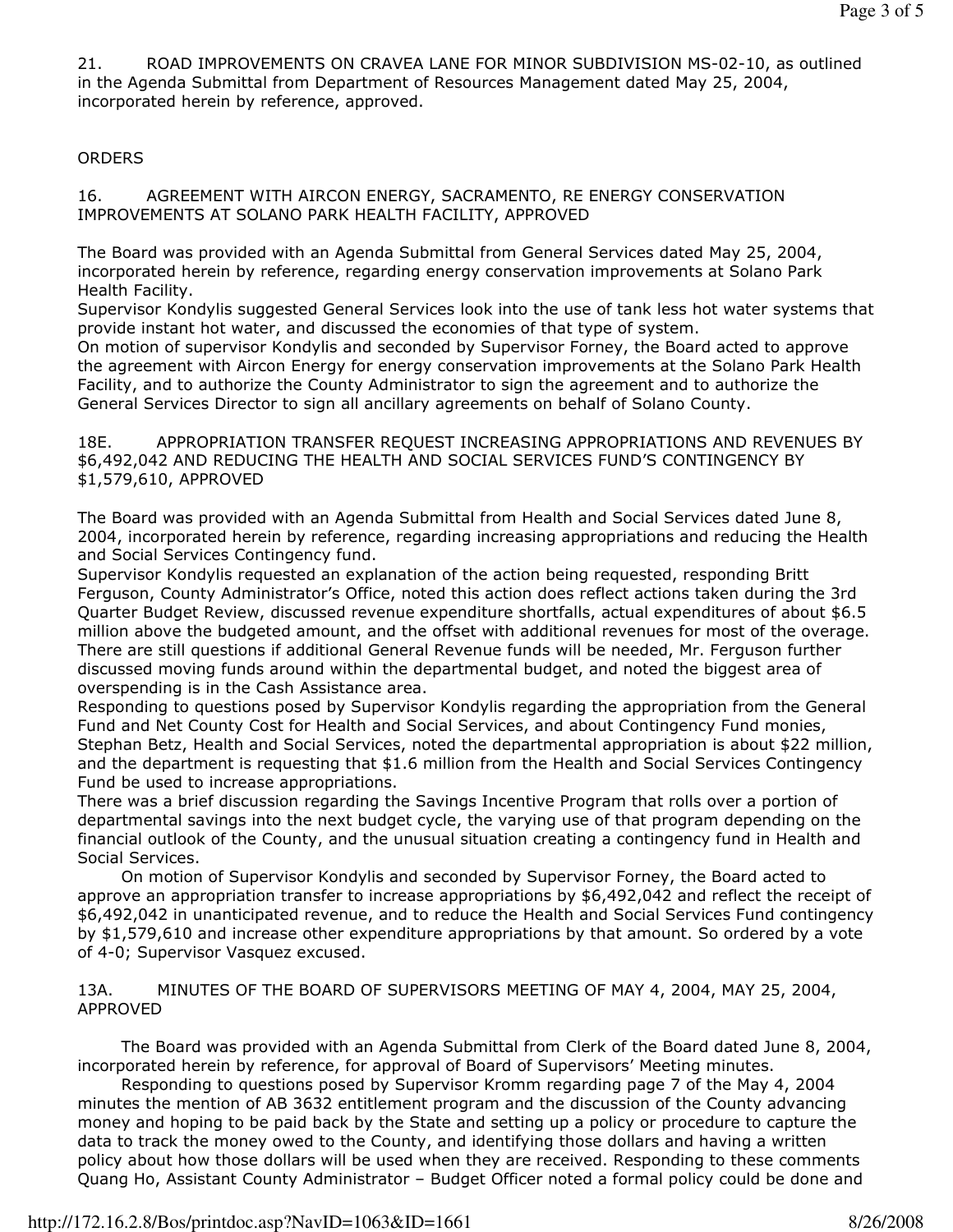included with the supplemental budget information. Ms. Ho noted current practice is not to book the funds due from the State due to repayment uncertainties, and that when the funds are received they go directly to the General Revenue Fund.

 Supervisor Kromm agreed with the procedure to account for the funds, but feels a tracking mechanism is needed to ensure the County receives all the funds we are due. Ms. Ho discussed the process used by the Auditor to track all mandated costs that are submitted to the State and reconciliation of funds received from the State. Supervisor Kromm requested copies of that information to understand how much the State owes the County.

 On motion of Supervisor Kondylis and seconded by Supervisor Forney, the Board acted to approve the Board of Supervisors Minutes for May 4, 2004 and May 25, 2004. So ordered by a vote 4-0; Supervisor Vasquez excused.

### 18B. AGREEMENT WITH DIXON UNIFIED SCHOOL DISTRICT RE MEDI-CAL ADMINISTRATIVE ACTIVITIES PROGRAM, APPROVED

The Board was provided with an Agenda Submittal from Health and Social Services dated June 8, 2004, incorporated herein by reference, regarding an agreement with the Dixon Unified School District to participate in the Medical Administrative Activities program.

Supervisor Kromm posed questions regarding experienced contractors continuing to be charged administrative costs for training, Stephan Betz, Health and Social Services, discussed the 5% admin cost, and for the vendors using the Medical Administrative claim that was originally used to provide training and oversight and time studies to the claim. Most contractors now do not need that help, so with this suggestion the department will be looking at the actual time spent on each of the contracts. New contractors will need training, and training money will be taken out of the contracts for experienced contractors, thus resulting in more program dollars.

Supervisor Forney feels the review of admin costs should apply to all contracts, and Mr. Betz noted all the contracts would be reviewed, the contractors will be charged for the actual hours and services that are provided to them, and briefly discussed County overhead costs (A87).

Chairman Silva noted there will always be some administrative costs for oversight.

 On motion of Supervisor Kromm and seconded by Chairman Silva, the Board acted to approve the agreement with Dixon Unified School District to participate in the medical Administrative Activities Program, with the understanding contracts will be reviewed on a contract by contract basis relative to administrative costs. So ordered by a vote of 4-0; Supervisor Vasquez excused.

23. RESOLUTION NO. 2004-115 RECOGNIZING THE JI'AN MUNICIPAL PEOPLE'S GOVERNMENT FOR THEIR EFFORTS TO DISCUSS MUTUAL FRIENDSHIP AND COOPERATION, AND TO ESTABLISH A SISTER CITY RELATIONSHIP WITH SOLANO COUNTY, ADOPTED

The Board was provided with an Agenda Submittal from the County Administrator's Office dated June 8, 2004, incorporated herein by reference, regarding adopting a resolution recognizing the people of Ji'an, China and to authorize the County Administrator to sign a letter of Intent and a Memorandum to establish Sister City Relations with the City of Ji'an.

 George Guynn, Jr., Suisun, voiced concern with promoting a Sister City relationship with a Socialist government, discussed atrocities that have occurred with the Chinese Government, and suggested a Sister City relationship with a city in Taiwan.

 Chairman Silva noted this trip is an exploration relative to a Sister City relationship with the City of Ji'an, noted cities having Sister City relationships, the benefits of going and exploring the possibilities and benefits this could have for the County.

 Supervisor Kondylis discussed serving as President of the Sister City Association for the City of Vallejo Program, how valuable this relationship could be, feels the people using their own money to go is above and beyond, but feels it is the right thing to do. In Vallejo a separate foundation was setup to raise funds for these types of trips and for the gifts that are exchanged. Supervisor Kondylis suggested that no County money or staff time be spent on these activities, as we go forward this needs to be setup under a private 501C3 to do fundraising to pay for gifts and expenses.

Supervisor Kromm discussed the benefits of a Sister City relationship.

 On motion of Supervisor Kondylis and seconded by Chairman Silva, the Board acted to adopt Resolution No. 2004-115 and under the advisement that no County funds will be spent without Board approval. So ordered by a vote of 4-0; Supervisor Vasquez excused.

24. RESOLUTION NO. 2004-116 RECOMMENDING THAT THE SOLANO LOCAL AGENCY FORMATION COMMISSION (LAFCO) ADOPT REVISIONS TO THE FAIRFIELD SPHERE OF INFLUENCE